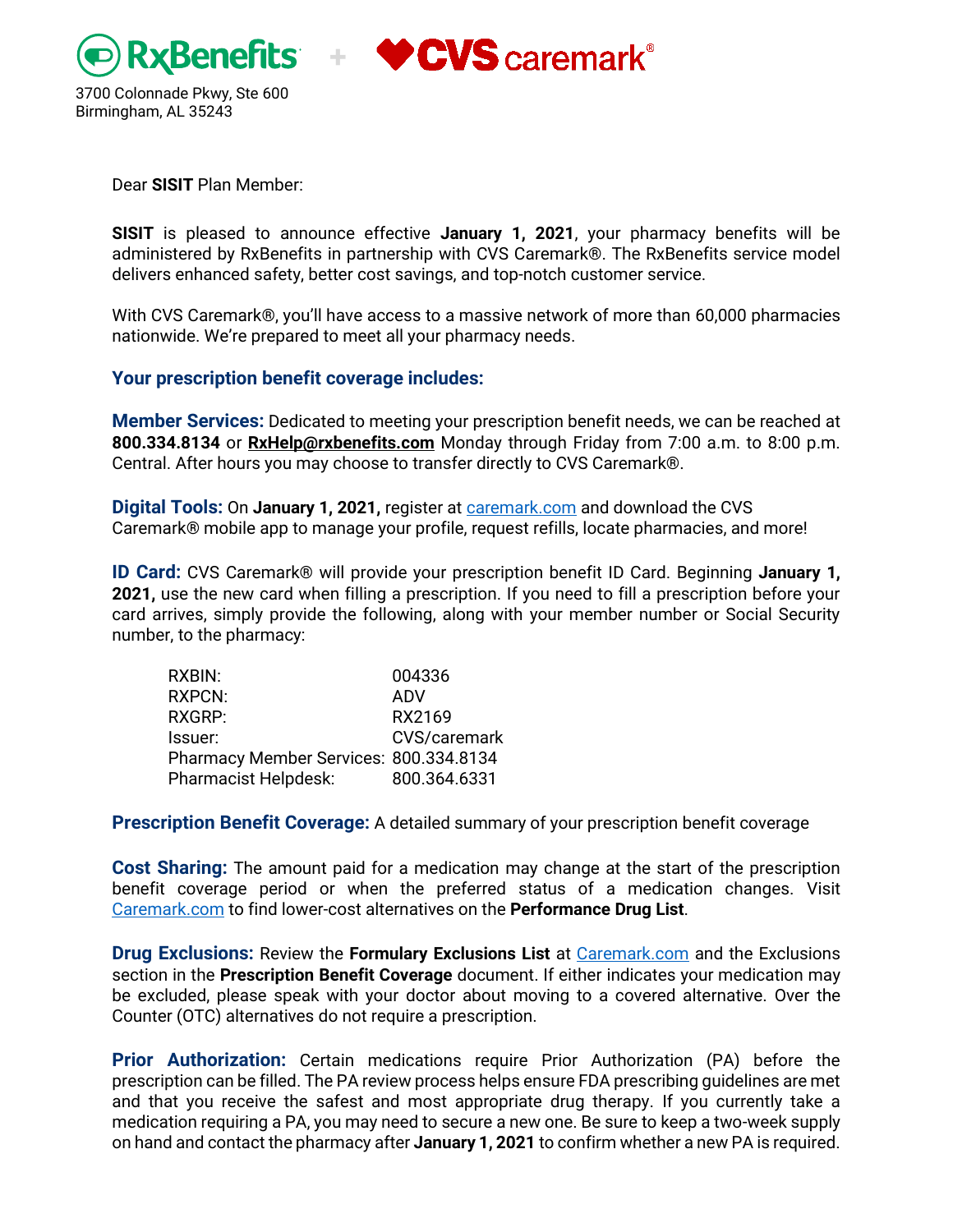

**Maintenance Medications:** Treat ongoing conditions like diabetes, high blood pressure, and asthma. In addition to local retail pharmacy access, your prescription benefit coverage allows these medications to be filled by mail.

#### **Mail Order Provides:**

- Free delivery to your home of up to a 90-day supply
- Confidential, tamper-resistant, and temperature-controlled packaging
- Convenient refill requests online or by phone
- 24/7 access to a registered pharmacist

#### **Getting Started with Mail Order is Easy:**

- 1. Ask your doctor for a new 90-day supply, and up to three refills, prescription for each maintenance medication
- 2. Download the [CVS Caremark®](https://www.caremark.com/portal/asset/mof_unauth.pdf) Mail Service Order Form fro[m caremark.com](https://www.caremark.com/)
- 3. Mail the completed form and prescription to CVS Caremark®

New or initial orders may take **10-14 business days** to process. Be sure to have at least a two-week supply on hand when submitting a new Mail Order request.

**Specialty Medications:** Typically treat complex or rare conditions like multiple sclerosis, hepatitis, and rheumatoid arthritis. As the exclusive provider of specialty medications, **CVS Specialty** will work closely with you to ensure proper delivery and administration of your medication. A list of specialty medications and the conditions they treat is available at [CVSSpecialty.com.](http://www.cvsspecialty.com/)

#### **Switch to CVS Caremark® Specialty Pharmacy in Just One Step:**

1. Call 800.237.2767 and speak with a CVS Caremark® care specialist. They'll contact your doctor and handle the paperwork needed to continue appropriate care.

Visit [CVSSpecialty.com](http://www.cvsspecialty.com/) to learn more about the services **CVS Specialty** provides.

If you have any questions about your prescription benefit coverage, contact **Member Services** at **800.334.8134** or **[RxHelp@RxBenefits.com](mailto:RxHelp@RxBenefits.com)** Monday through Friday from 7 a.m. – 8 p.m. Central. After hours you may choose to transfer directly to CVS Caremark®.

Sincerely, Your RxBenefits Team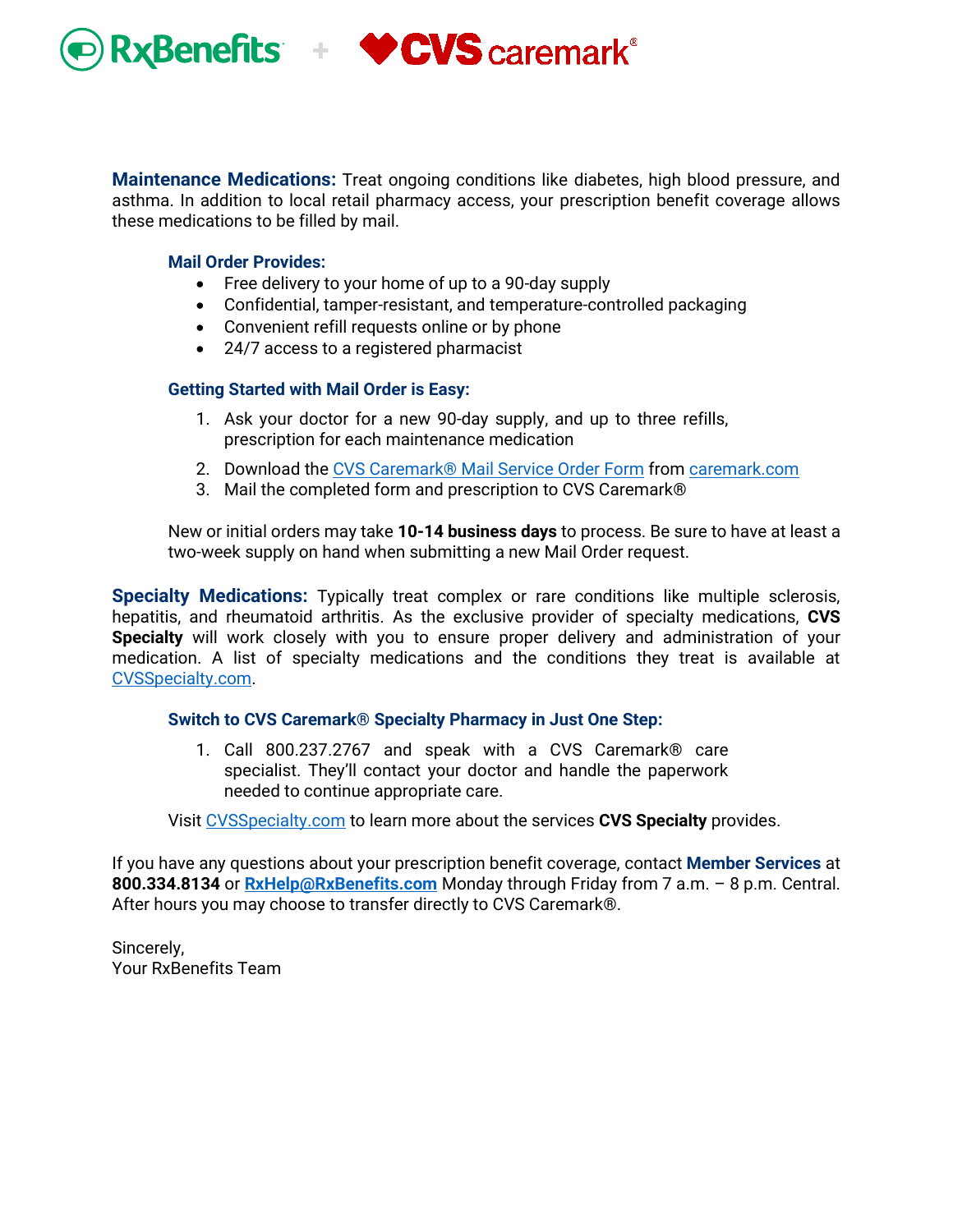# **• RxBenefits**

# **Prescription Benefit Coverage**

**SISIT | Administered by RxBenefits, Inc. and Caremark RxClaim, Effective January 1, 2021**

*Note: Members may contact RxBenefits Member Services at 1.800.334.8134 or visi[t caremark.com](http://caremark.com/) . If there are any additional questions, please contact your Human Resource Department.*

# **PPO HSA Plan 1**

| <b>Retail Pharmacy Coverage (1-30 day supply)</b> | <b>In Network Pharmacy</b>            |
|---------------------------------------------------|---------------------------------------|
| <b>Generic</b>                                    | Deductible First, then \$20.00        |
| <b>Preferred Brand</b>                            | Deductible First, then \$50.00        |
| <b>Non-Preferred Brand</b>                        | Deductible First, then \$80.00        |
| <b>Generic Out of Network</b>                     | Greater Of \$60.00 or 50% Coinsurance |
| <b>Preferred Brand Out of Network</b>             | Greater Of \$60.00 or 50% Coinsurance |
| <b>Non-Preferred Brand Out of Network</b>         | Greater Of \$60.00 or 50% Coinsurance |

| Mail Order Extended Supply (1-90 day supply) | <b>In Network Pharmacy</b> |
|----------------------------------------------|----------------------------|
| <b>Generic</b>                               | \$40.00                    |
| <b>Preferred Brand</b>                       | \$100.00                   |
| <b>Non-Preferred Brand</b>                   | \$160.00                   |

### Accumulations

| Deductible Embedded                                  | \$3000 Individual/ \$6000 Family   |
|------------------------------------------------------|------------------------------------|
| Deductible Embedded Out of Network                   | \$6000 Individual/ \$12000 Family  |
|                                                      |                                    |
| Maximum Out of Pocket (MOOP) Embedded                | \$4000 Individual/ \$8000 Family   |
| Maximum Out of Pocket (MOOP) Embedded Out of Network | \$12000 Individual/ \$24000 Family |

The calendar year Deductible applies to pharmacy and medical claims. Each individual family member must meet the individual Deductible unless the family Deductible has been met by any two or more covered family members. Once met, your covered prescriptions are subject to the copays above. The Deductible does apply to the Maximum Out of Pocket (MOOP).

The calendar year MOOP applies to pharmacy and medical claims. Each individual family member must meet the individual MOOP unless the family MOOP has been met by any two or more covered family members. Once met, your covered prescriptions are paid at 100%.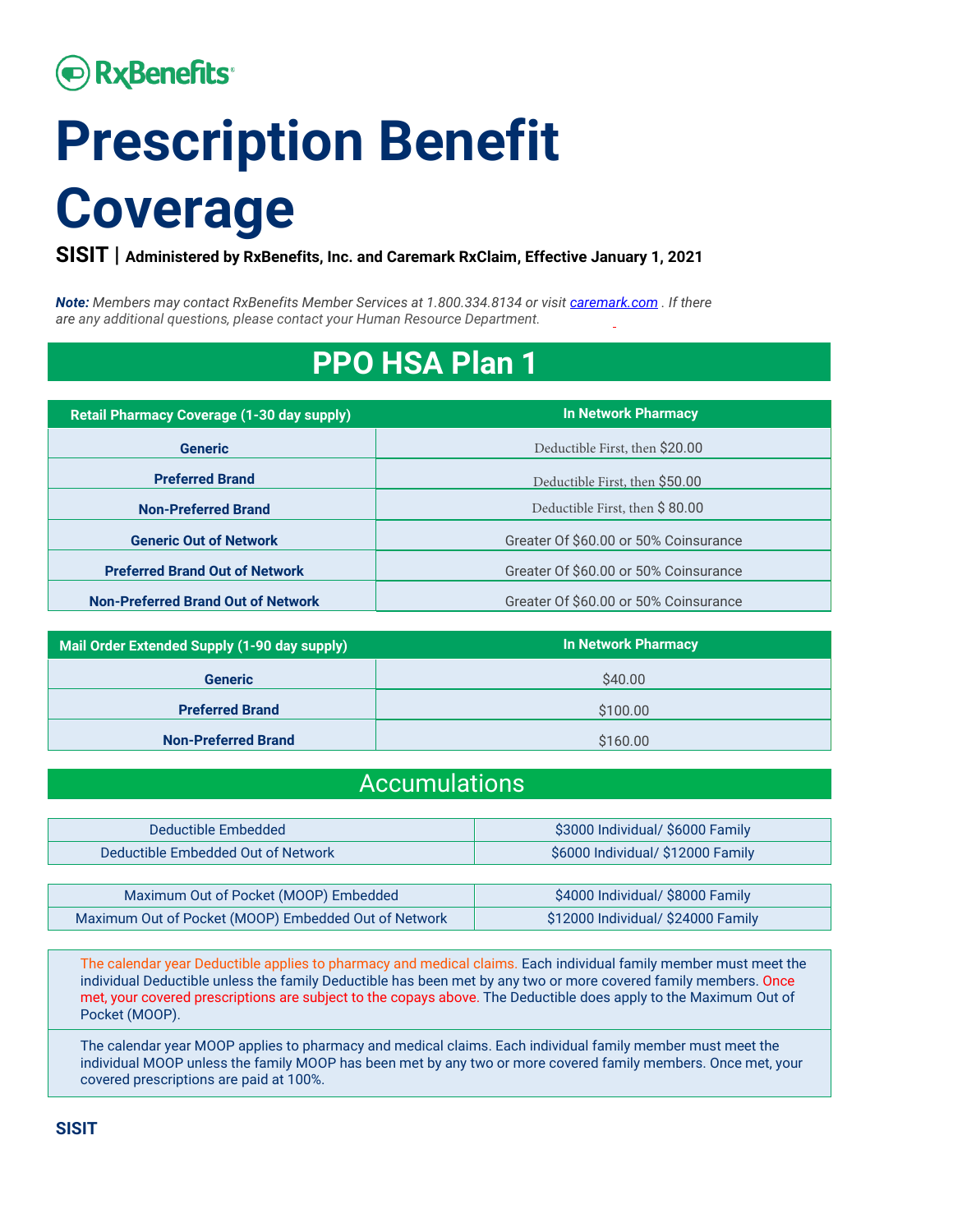#### **Specialty Medications**

Specialty medications are high-cost drugs that are often injected or infused and require special storage and monitoring. These medications must be obtained through Caremark, Caremark RxClaim's specialty pharmacy by calling Caremark at 1.800.237.2767. Some exceptions apply. These medications are limited to a 1-30 day supply. Specialty medications largely fall into the formulary brand category but could also fall into the biosimilar or generic specialty drug category. These medications are subject to the appropriate co-insurance as listed below. Caremark Specialty Pharmacy also offers pharmaceutical care management services designed to provide you with assistance throughout your treatment.

| <b>Specialty Medication Copays</b>   | <b>Caremark</b>                |
|--------------------------------------|--------------------------------|
| <b>Specialty Generic</b>             | Deductible First, then \$20.00 |
| <b>Specialty Preferred Brand</b>     | Deductible First, then \$50.00 |
| <b>Specialty Non-Preferred Brand</b> | Deductible First, then \$80.00 |

# **PPO HSA Plan 2**

| <b>Retail Pharmacy Coverage (1-30 day supply)</b> | <b>In Network Pharmacy</b> |
|---------------------------------------------------|----------------------------|
| <b>Generic</b>                                    | 0% Coinsurance             |
| <b>Preferred Brand</b>                            | 0% Coinsurance             |
| <b>Non-Preferred Brand</b>                        | 0% Coinsurance             |
| <b>Generic Out of Network</b>                     | 30% Coinsurance            |
| <b>Preferred Brand Out of Network</b>             | 30% Coinsurance            |
| <b>Non-Preferred Brand Out of Network</b>         | 30% Coinsurance            |

| Mail Order Extended Supply (1-90 day supply) | <b>In Network Pharmacy</b> |
|----------------------------------------------|----------------------------|
| <b>Generic</b>                               | 0% Coinsurance             |
| <b>Non-Preferred Brand</b>                   | 0% Coinsurance             |
| <b>Preferred Brand</b>                       | 0% Coinsurance             |

### Accumulations

| Deductible Embedded                | \$6000 Individual/ \$12000 Family  |
|------------------------------------|------------------------------------|
| Deductible Embedded Out of Network | \$12000 Individual/ \$24000 Family |

| Maximum Out of Pocket (MOOP) Embedded                | \$6000 Individual/ \$12000 Family  |
|------------------------------------------------------|------------------------------------|
| Maximum Out of Pocket (MOOP) Embedded Out of Network | \$12000 Individual/ \$24000 Family |

The calendar year Deductible applies to pharmacy and medical claims. Each individual family member must meet the individual Deductible unless the family Deductible has been met by any two or more covered family members. Once met, your covered prescriptions are subject to the copays above. The Deductible does apply to the Maximum Out of Pocket (MOOP).

The calendar year MOOP applies to pharmacy and medical claims. Each individual family member must meet the individual MOOP unless the family MOOP has been met by any two or more covered family members. Once met, your covered prescriptions are paid at 100%.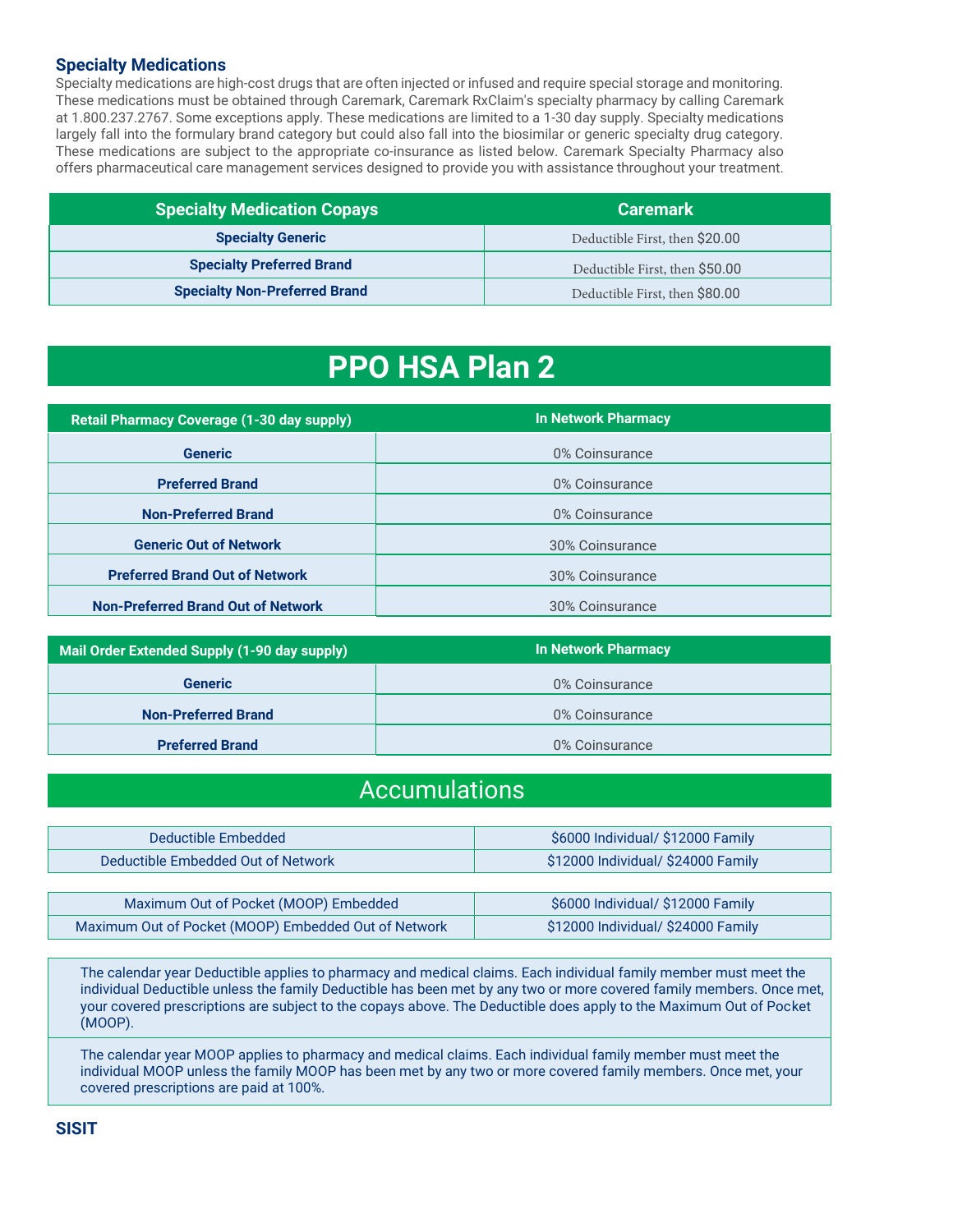#### **Specialty Medications**

Specialty medications are high-cost drugs that are often injected or infused and require special storage and monitoring. These medications must be obtained through Caremark, Caremark RxClaim's specialty pharmacy by calling Caremark at 1.800.237.2767. Some exceptions apply. These medications are limited to a 1-30 day supply. Specialty medications largely fall into the formulary brand category but could also fall into the biosimilar or generic specialty drug category. These medications are subject to the appropriate co-insurance as listed below. Caremark Specialty Pharmacy also offers pharmaceutical care management services designed to provide you with assistance throughout your treatment.

| <b>Specialty Medication Copays</b>   | <b>Caremark</b> |
|--------------------------------------|-----------------|
| <b>Specialty Generic</b>             | 0% Coinsurance  |
| <b>Specialty Preferred Brand</b>     | 0% Coinsurance  |
| <b>Specialty Non-Preferred Brand</b> | 0% Coinsurance  |

### **PPO Plan**

| <b>Retail Pharmacy Coverage (1-30 day supply)</b> | <b>In Network Pharmacy</b>            |
|---------------------------------------------------|---------------------------------------|
| <b>Generic</b>                                    | \$20.00                               |
| <b>Preferred Brand</b>                            | \$50.00                               |
| <b>Non-Preferred Brand</b>                        | \$80.00                               |
| <b>Generic Out of Network</b>                     | Greater Of \$30.00 or 50% Coinsurance |
| <b>Preferred Brand Out of Network</b>             | Greater Of \$30.00 or 50% Coinsurance |
| <b>Non-Preferred Brand Out of Network</b>         | Greater Of \$30.00 or 50% Coinsurance |

| Mail Order Extended Supply (1-90 day supply) | <b>In Network Pharmacy</b> |
|----------------------------------------------|----------------------------|
| <b>Generic</b>                               | \$40.00                    |
| <b>Preferred Brand</b>                       | \$100.00                   |
| <b>Non-Preferred Brand</b>                   | \$160.00                   |

### Accumulations

| Maximum Out of Pocket (MOOP) Embedded                | \$4350 Individual/ \$8700 Family |
|------------------------------------------------------|----------------------------------|
| Maximum Out of Pocket (MOOP) Embedded Out of Network | Unlimited                        |

The calendar year MOOP applies to pharmacy claims. Each individual family member must meet the individual MOOP unless the family MOOP has been met by any two or more covered family members. Once met, your covered prescriptions are paid at 100%.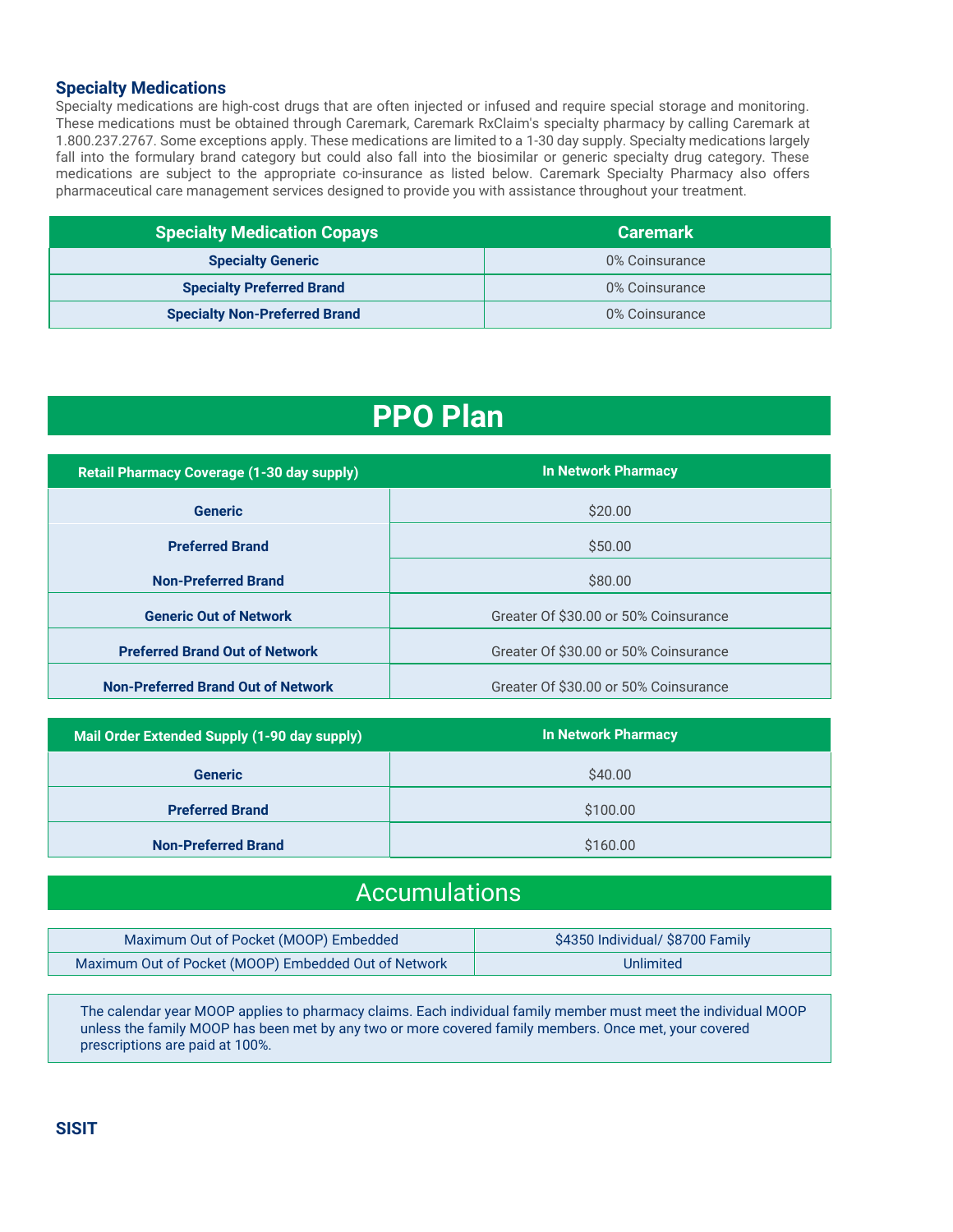#### **Specialty Medications**

Specialty medications are high-cost drugs that are often injected or infused and require special storage and monitoring. These medications must be obtained through Caremark, Caremark RxClaim's specialty pharmacy by calling Caremark at 1.800.237.2767. Some exceptions apply. These medications are limited to a 1-30 day supply. Specialty medications largely fall into the formulary brand category but could also fall into the biosimilar or generic specialty drug category. These medications are subject to the appropriate co-insurance as listed below. Caremark Specialty Pharmacy also offers pharmaceutical care management services designed to provide you with assistance throughout your treatment.

| <b>Specialty Medication Copays</b>   | <b>Caremark</b> |
|--------------------------------------|-----------------|
| <b>Specialty Generic</b>             | \$20.00         |
| <b>Specialty Preferred Brand</b>     | \$50.00         |
| <b>Specialty Non-Preferred Brand</b> | \$80.00         |

#### **PrudentRx**

Specialty medications are used to treat complex chronic conditions; they mimic compounds found within the human body. These high-cost oral or injectable medications are typically biology-based and highly complex. SISIT is offering the PrudentRx Co-Pay program to help you manage the cost of these medications by applying financial co-pay assistance from drug manufacturers. By enrolling in the PrudentRx program, your out-of-pocket costs for covered medications would be \$0.

If you currently take one or more medications included in the PrudentRx Program Drug List, you'll receive a welcome letter and phone call from PrudentRx with specific information about the program and your medication. The PrudentRx patient advocate will help you enroll in the PrudentRx Co-Pay Program if you choose, along with other available manufacturer co-pay assistance programs. For more information, please contact PrudentRx at 1.888.203.1768.

#### **Preventive Medications**

#### The medications on the HDHP Standard Preventive Drug List are covered with a \$20 copay and will bypass the Deductible.

Your employer's plan is subject to the Affordable Care Act (ACA) which requires the coverage of a number of preventive items and services at 100% and ensures these items and services are not subject to deductibles, maximum out of pockets, or other limitations such as annual caps or limits. You may contact RxBenefits Member Services at 1.800.334.8134 if you have specific drug questions or register at *[caremark.com](http://caremark.com/)* to check drug costs and coverage.

#### **Compound Drugs**

For compound drugs to be covered, they must satisfy certain requirements. In addition to being medically necessary and not experimental or investigative, compound drugs must not contain any ingredient on a list of excluded ingredients. Any denial of coverage of a compound drug may be appealed in the same manner as any other drug claim denial under this coverage. Compounded medications equal to or exceeding \$300 per script will require prior authorization.

#### **High Dollar Claim Review, Prior Authorization and Appeals program (HDCR)**

Medication costs exceeding \$1,000 per 30-day supply and \$3,000 per 90-day supply require prior authorization.

#### **Low Clinical Value Drug List (LCV)**

Separate formulary exclusion list including low clinical value drugs, me too drugs, new to market drugs, and nonessential.

#### **Formulary**

A list of Federal Drug Administration (FDA) approved Prescription Drugs and supplies developed by a Pharmacy and Therapeutics Committee, and/or customized by Caremark RxClaim or RxBenefits. This list reflects the current clinical judgment of practicing health care practitioners based on a review of current data, medical journals, and research information. In your prescription drug coverage, the Formulary Drug list is used as a guide for determining your costs for each prescription. Drugs not listed on the Standard with ACSF Formulary may not be covered. Your formulary is Standard with ACSF.

#### **SISIT**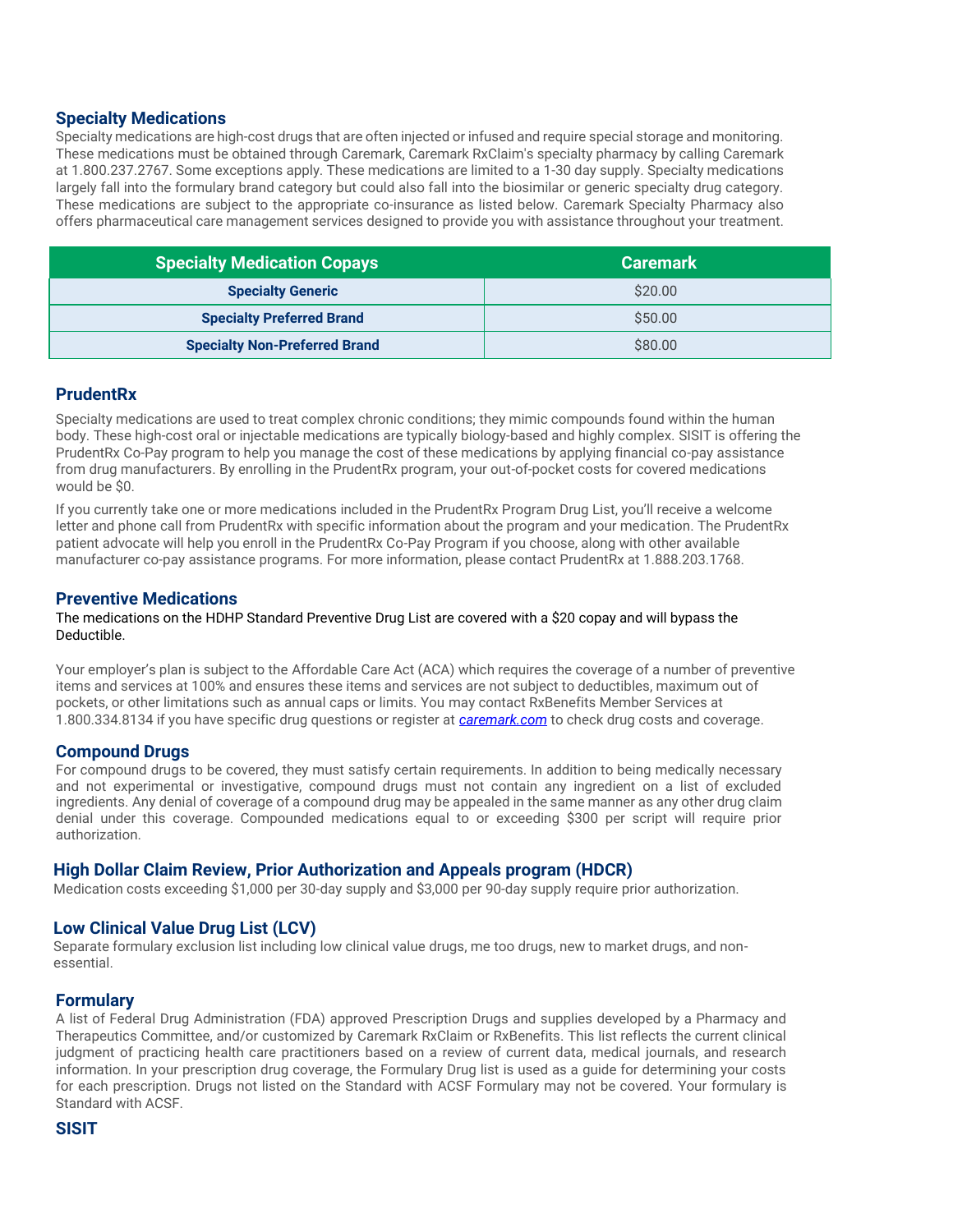**The following lists are not all-inclusive, but rather are lists of the most commonly used prescription drugs. These lists are subject to change. The Caremark RxClaim formulary provides an up-to-date list of medications that may be covered by the program. The Caremark RxClaim formulary may be found online at [caremark.com.](http://caremark.com/) You may also contact RxBenefits Member Services at 1.800.334.8134 to learn whether a specific drug is covered**.

#### **Covered Drugs and Supplies**

The following examples of Covered Drugs and supplies may be available with your prescription benefit coverage. FDAapproved pharmaceuticals requiring a written prescription, issued by a licensed physician, dentist, osteopath, podiatrist, optometrist (licensed professionals) or licensed advance practice certified nurse and dispensed by a licensed pharmacist. Please contact RxBenefits Member Services at 1.800.334.8134 if you have specific drug questions or register at **caremark.com** to check coverage.

- ACA Preventative Services List
- ADHD/ADD
- Androgen
- Contraceptives
- Diabetic Medication (Insulin/Non-Insulin)
- Diabetic Supplies (Blood Glucose Meters)
- Diabetic Supplies (Lancets, Test Strips)
- Diabetic Supplies (Syringes & Needles)
- Fluoride
- Growth Hormones
- Insomnia/Sedatives/Hypnotics
- Legend Drug Compounds
- Legend Vitamins (Rx)
- Migraine Medications
- Narcolepsy
- Pain/Narcotics/Opioids
- Respiratory Supplies
- Smoking Cessation Products
- Specialty Medications
- Topical Acne Medications

#### **Covered Drug Limitations**

Certain Prescription Drugs are covered up to preset limits. These limits are based upon standard FDA approved dosing for the medications. If you request that a prescription be filled for a drug that is subject to quantity limitations, the prescription will be filled up to the preset limits. In some cases, it may be medically necessary for you to exceed the preset limits. In those instances, Prior Authorization is required. In such cases your doctor may initiate Prior Authorization by calling RxBenefits toll-free at 1.800.334.8134. Several hundred drugs are subject to quantity limitations for patient safety based on FDA guidelines. Your plan has identified the following drug categories for Quantity Limits.

- Gastrointestinal-Antimetics
- Influenza
- Insomnia/Sedative Hypnotics
- Migraines
- Opioids

*For more information about specific drugs subject to coverage limitations, please call RxBenefits Member Services at 1.800.334.8134 or visit [caremark.com.](http://caremark.com/)*

#### **SISIT**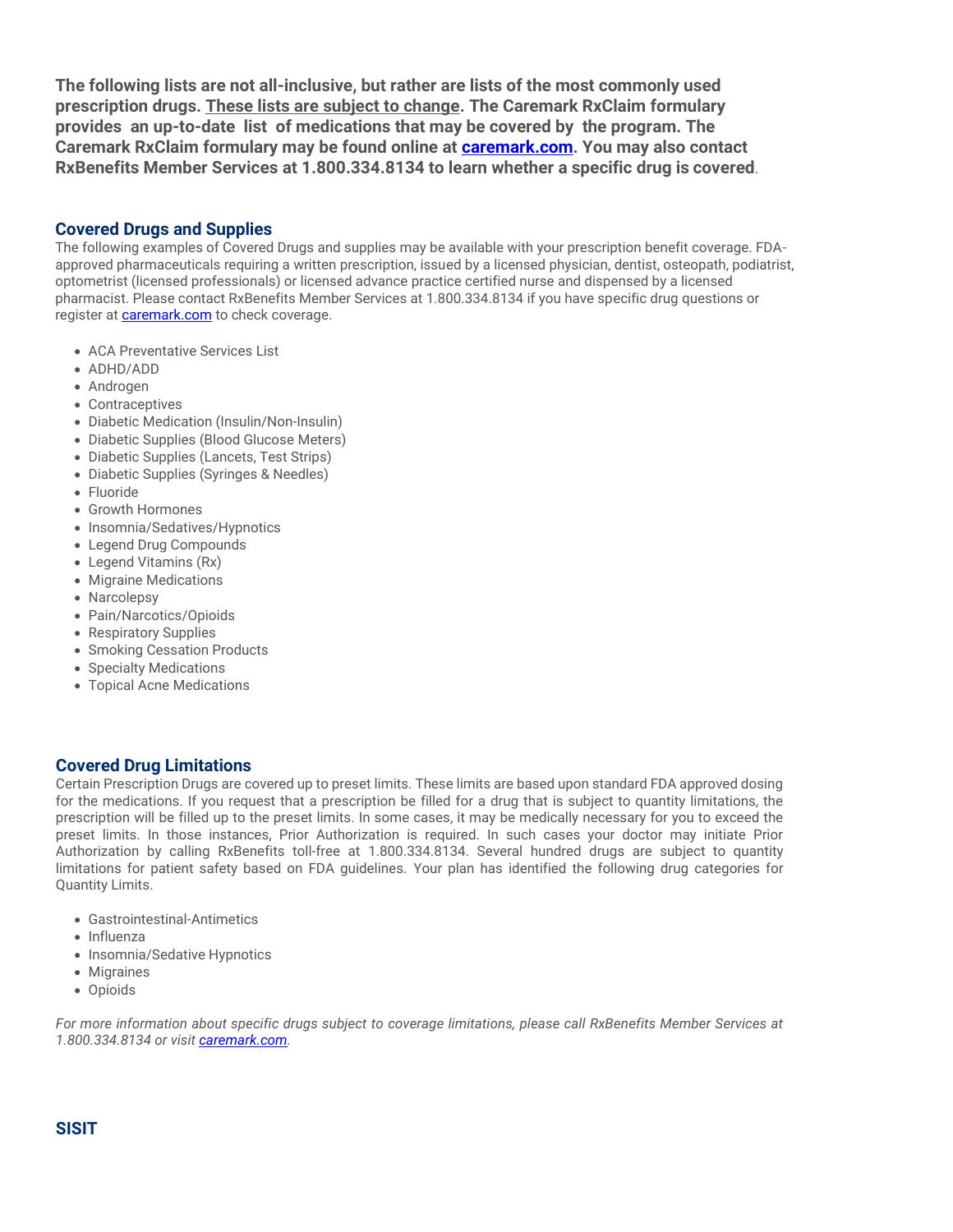#### **Prior Authorization and Appeals**

If a prescription drug claim is wholly or partially denied, you or your authorized representative has the right to appeal the decision. You or your authorized representative may appeal the denial no later than 180 days after receiving notice of an adverse claim decision. Appeals of prescription drug claims are handled by RxBenefits and are decided in accordance with the terms of the plan document. Following a clinical review, one of four actions will occur: the medication is approved, the medication claim is denied, the doctor may decide to withdraw and prescribe a different medication, or the reviewer can dismiss the claim due to lack of communication from the prescriber. If denied, the appeal process is available.

The following medications may require a prior authorization under your plan:

- ADD/ADHD
- Fentanyl
- Growth Hormones
- Narcolepsy
- Oral/Intranasal Fentanyl
- Topical Acne
- Topical Fentanyl

#### **The Appeal Process**

If denied, the member may appeal the decision. Upon appeal, a second pharmacist reviewer will evaluate the prior authorization and make a decision (approved/denied). If denied a second time, a final appeal may be made, which is forwarded to an outside medical reviewer. If denied, there are no further appeals.

Your doctor may initiate the Prior Authorization, quantity limit, high dollar claim review or any other rejection process by calling RxBenefits at 1.800.334.8134.

#### **Exclusions**

Coverage is not provided for:

- Allergy Serums (Injectable & Oral)
- Anabolic Steroids
- Anti-Obesity/Anorexiants/Appetite Suppressant
- Blood Products/Blood Serum
- Bulk Powder Compounds
- Cosmetics
- Diabetic Supplies (Alcohol Swabs)
- Diabetic Supplies (Pumps & Supplies)
- Erectile Dysfunction
- Experimental Medications
- Fertility Medications (Injectable & Oral)
- Glucose (Oral)
- HSDD (i.e., Addyi)
- Medical / Therapeutic Devices (Inc. DME)
- Needles & Syringes (Non-Insulin)
- Non-ACA Vaccines
- Nutritional Supplements
- OTCs
- Periodontal Products

#### **Retail and Mail Order Pharmacies**

SISIT participates in the Caremark RxClaim pharmacy network. Contact RxBenefits Member Services at 1.800.334.8134 to inquire about a specific pharmacy.

#### **Pharmacy Identification Card (ID Card)**

Your pharmacy ID card enables you to participate in the prescription drug card program. Present your separate pharmacy ID card to the pharmacist when obtaining a prescription to ensure you get the benefit of the prescription drug card program. Please contact RxBenefits Member Services at 1-800-334-8134 for pharmacy processing information.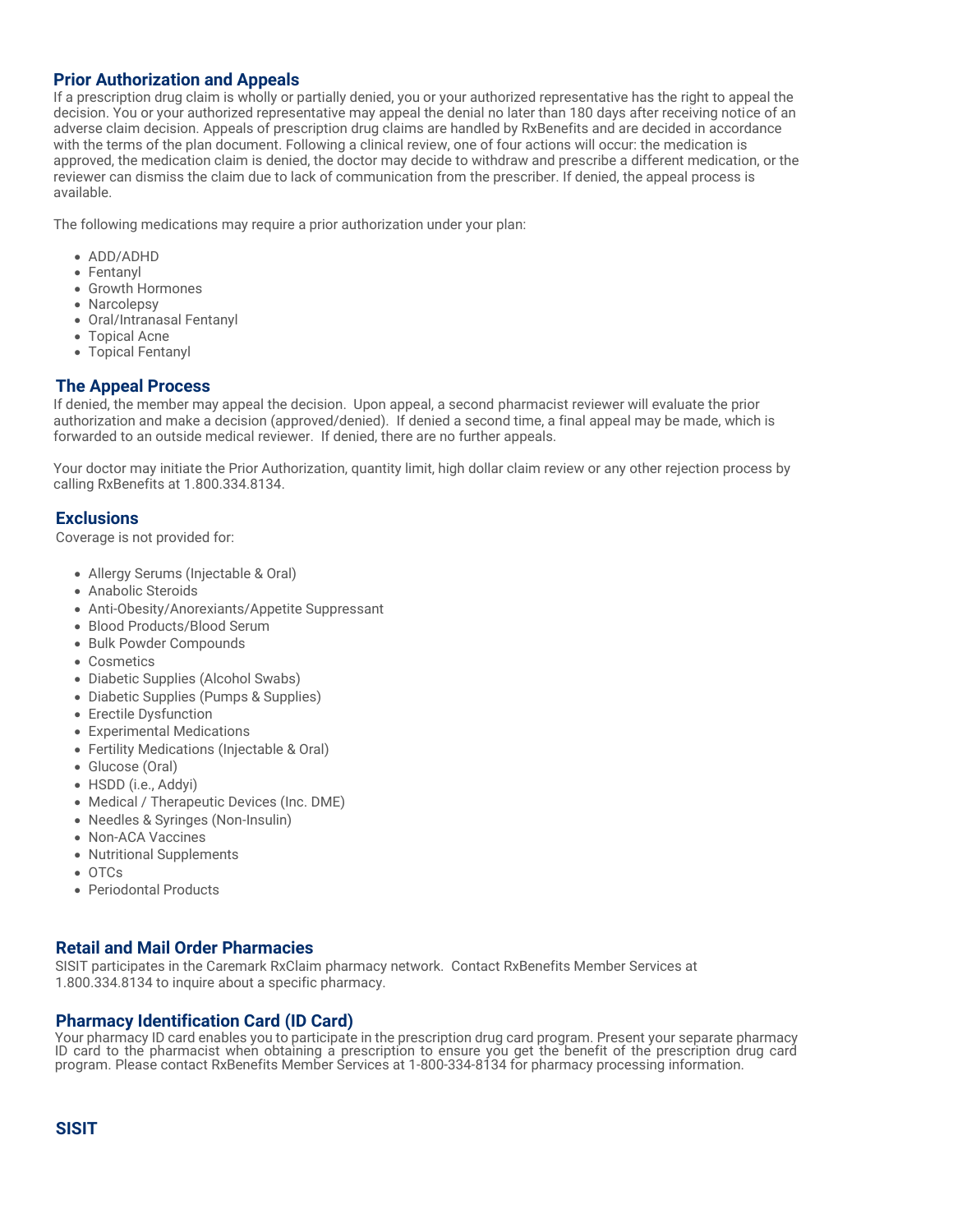#### **Definitions:**

#### **Co-Insurance**

The percentage of charges a Participant is required to pay for covered prescription drugs.

#### **Copayment (Copay)**

The specified charge you are required to pay for a Covered Drug.

#### **Brand-Name**

A Prescription Drug that is protected by a patent, supplied by a single company and marketed under the manufacturer's brand name.

#### **Generic Drug**

A generic drug is identical to a brand name drug in dosage form, safety, strength, route of administration, quality, performance characteristics, and intended use. Although a generic drug is chemically identical to its branded counterpart, it is typically sold at substantial discounts from the branded drug's price.

#### **Over-the-Counter Drug (OTC)**

Any medical substance that can be purchased without a prescription. OTC medications are not covered by your plan unless otherwise stated.

#### **Non-Preferred Brand**

Non-Preferred Brand is a Brand Name prescription drug that does not appear on the formulary of Brand Name Drugs designated by Caremark RxClaim as Preferred. Members may pay a higher cost for Non-Preferred Brand-Name Prescription Drugs than for Preferred Brand-Name prescription Drugs.

#### **Preferred Brand Drug**

Preferred Brand Drug is a prescription drug that appears on the formulary of Brand-Name Prescription Drugs designated by Caremark RxClaim Preferred. This list is subject to periodic review and modifications by Caremark RxClaim. Members may obtain a copy of this list by contacting RxBenefits Member Services at 1.800.334.8134 or by registering on [caremark.com.](http://caremark.com/) Members pay a lower Copayment for Preferred Brand-Name Prescription Drugs than for Non-Preferred Brand-Name Prescription Drugs.

#### **For More Information About the Prescription Benefit Coverage**

SISIT has partnered with Caremark RxClaim and RxBenefits to provide prescription drug benefits. Caremark RxClaim serves as the pharmacy benefit manager and RxBenefits administers the prescription drug program.

The website, *caremark.com*, is designed to help you explore ways to track your prescription benefits. You may use the site to locate pharmacies and compare prescription drug costs.

### Questions?

#### Contact RxBenefits Member Services for information regarding the prescription drug program at 1.800.334.8134.

RxBenefits, Inc. does not provide legal advice. Nothing herein or in any other documents provided by RxBenefits, Inc. should be construed, or relied upon, as legal advice. It is the responsibility of the employer/plan sponsor and not RxBenefits, Inc. to determine the contents of its group health plan document and related summary plan description. The employer/plan sponsor should consult with its legal counsel regarding the contents of its group health plan and summary plan description, and the legal requirements that may be applicable thereto. For plan members with questions about plan coverage, please consult your HR Department.